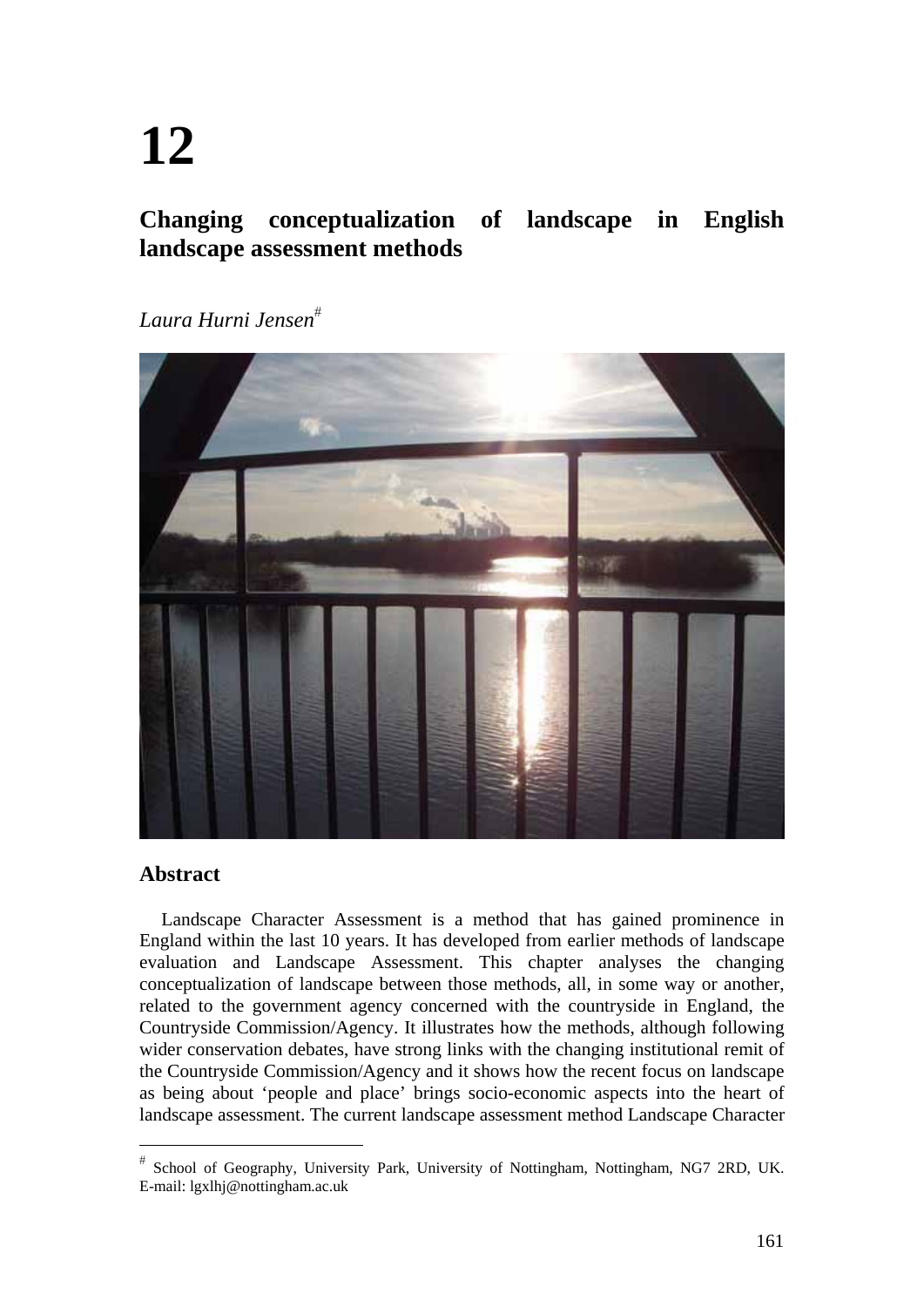Assessment is broad in its application, which allows disparate issues to be brought together within a landscape framework. This framework has also been adopted by other government institutions such as English Nature and English Heritage, which both advocate an approach similar to the Countryside Agency emphasizing the role of landscape within a sustainable-development context. However, as this chapter also illustrates, although the landscape framework adopted is similar, each agency deals with it slightly differently reflecting the different remits of the agencies.

**Keywords:** Landscape Character Assessment; Countryside Agency; landscape management

# **Introduction**

Landscape protection and conservation has gained little prominence in international policy-making until recently. This, however, has changed with the introduction of the World Heritage Convention (adopted in 1972, amended in 1992 to allow increased recognition of cultural landscapes) and the European Landscapes Convention (2000) resulting in the "harnessing of landscape as an international policy instrument" (Phillips and Clarke 2004, p. 49). This new emphasis can be attributed to two (interrelated) developments (Phillips and Clarke 2004), the ways in which landscape has come to be seen as a resource in its own right and as a means to achieve sustainable development (Selman 2000). The recognition of the intrinsic value of landscape has a long history in Britain and has been institutionalized since the 1950s through the designation of National Parks, Areas of Outstanding Natural Beauty and Sites of Special Scientific Interest. The development of a landscape understanding as a means to achieve sustainable development is of more recent concern, linked to the Brundtland report on sustainable development, published in 1987, and national debates on sustainability following the United Nations' conference on environment and development held in Rio in 1992 ('Agenda 21').

However, although landscape has been recognized in its own right for a long time in the UK, the concept of landscape has changed. This chapter attempts to analyse this change in relation to some of the key methods for landscape assessment that have been used in England since the late 1960s. The methods illustrate a marked change in the conception of landscape, from landscape being regarded mainly as a visual concept to landscape being about 'people and place' (Countryside Agency and Scottish Natural Heritage 2002). Most of the methods have also been applied in a broader UK context, and in a similar way most conservation debates are relevant to the UK in general. The focus on England has been chosen because, although several of the government agencies discussed in this chapter previously have covered more than one of the nations in Britain (England, Scotland and Wales), the current coverage of the agencies discussed here is limited to England only.

The field of landscape assessment was developed using a range of methods, none of which was more prominent than others. The field has now developed a single dominant method of assessment, Landscape Character Assessment (LCA), which now underlies most area-based policies such as structure plans, agro-environmental schemes, conservation and planning for landscape change. This is due to its ability to embrace the second development: sustainable development.

This chapter analyses these changes and their implications in two parts. The first part illustrates how the concept of landscape has changed through time through an analysis of the landscape definitions within three different landscape assessment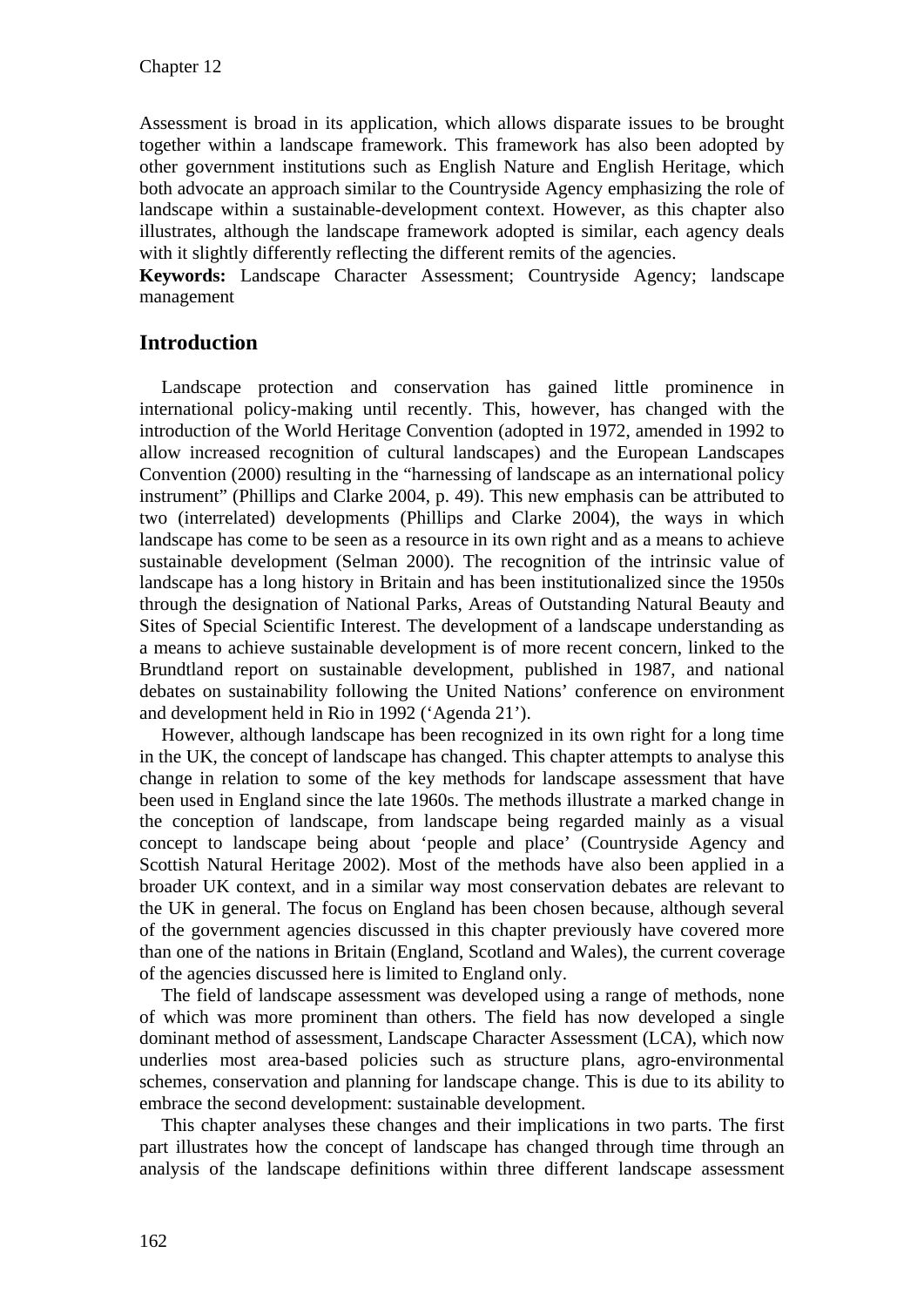methods: landscape evaluation (applied mainly in the 1970s), Landscape Assessment (applied in the 1980s) and LCA (applied from 1990 onwards). It should be noted that this article uses landscape assessment (small letters) as an overarching term to describe methods for assessing/evaluating landscape in contrast to Landscape Assessment (capital letters) which denotes a specific method. The analysis will be related to changes in conservation debates in general and the changing remits of the Countryside Commission/Agency more specifically (the differences of which will be discussed later). Three key pieces of literature will be used. The first is a report from a landscape evaluation research project commissioned by the Countryside Commission (Robinson et al. 1976), the others are guidelines on Landscape Assessment (Countryside Commission 1993) and LCA (Countryside Agency and Scottish Natural Heritage 2002). The second part illustrates how a change has occurred from landscape assessment being considered a tool for landscape management to landscape assessment now being considered a tool that enables management through a landscape context (Fish, Haines-Young and Rubiano 2003). It, moreover, looks at how the concept of landscape found in the LCA guidelines relates to parallel developments in wildlife (English Nature) and heritage conservation (English Heritage), which both are increasingly working within a broader perspective to conservation than sitespecific protection. This is often referred to as working on a landscape scale, although it still remains unclear what a landscape scale actually covers.

#### **The concept of landscape in landscape evaluation**

Conservation in England has a long tradition of distinguishing between 'landscape' and 'wildlife' conservation. This distinction was reinforced by the creation of two separate agencies through the National Parks and Access to the Countryside Act 1949. This Act split the responsibilities of protecting designated areas in two: areas protected for their visual amenities went to one agency and those protected for their ecological and geological value went to another (Adams 2003). Although agency names have changed over the 55-year period, the distinction is still upheld and has until recently been important in differentiating landscape assessment methods from other environmental-assessment methods.

The 'landscape agency' set up in 1949 was the National Parks Commission with the responsibility of preserving and enhancing protected (landscape) areas in England and Wales. Thus, high (scenic/visual) -quality countryside was the main focus of the National Parks Commission. The Countryside Act 1968 created the Countryside Commission in its place. Though its previous responsibilities were upheld, its remit broadened to include the conservation and enjoyment of and access to the wider countryside (Adams 2003). The debate leading to the 1968 Act focused on how to contain recreation pressure in national parks, and the remits were thus broadened not because of general concern for the wider countryside but to take pressure off designated areas (Adams 2003). The new Countryside Commission wanted to improve landscape assessment and it therefore commissioned a report on the methods of landscape evaluation developed so far.

Landscape evaluation is a term that covers a wide variety of methods with the aim of *evaluating* landscape in order to determine the quality or value of landscapes, i.e., what makes one landscape *better* than the other. The report, commissioned by the Countryside Commission, reviewed the state of the art within landscape evaluation (Robinson et al. 1976). It was the first Countryside Commission report on landscape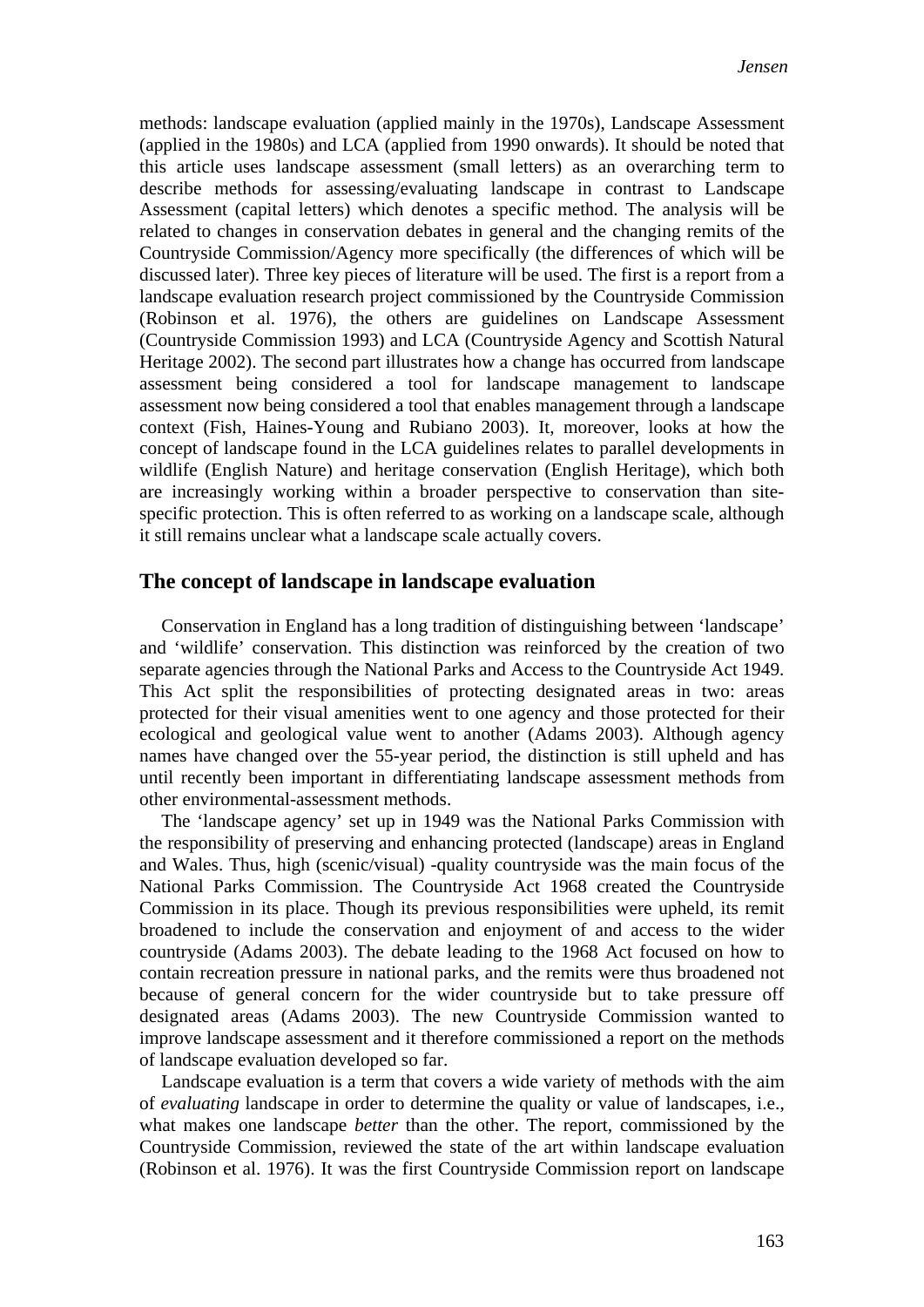assessment methods and it revealed a diverse set of approaches with no dominant approach in England. The report adopted a broad landscape definition to encompass all the methods it reviewed, illustrating that landscape can be understood in a wide variety of ways from the total regional environment to just the countryside alone, the latter being the most commonly held understanding within landscape evaluation. Moreover, the report stated that:

"The project's review of existing landscape evaluation techniques confirmed that many studies regarded landscape simply as the scenic resource of the countryside – assessing only on the basis of overall visual appearance" (Robinson et al. 1976, p. 16).

Thus, the 1976 report implies that the landscape evaluation methods reviewed strongly reflected the landscape/nature divide in British conservation. This restricted focus was questioned in the report, which suggested that more attention should be paid to a wider range of resources based on ecological principles such as land capability, land-use needs, climate, hydrological regimes, habitat diversity, vegetation etc., *as well as visual qualities* (Robinson et al. 1976, p. 247). This was a much broader understanding of landscape than the one that dominated landscape conservation at the time, and understanding that implied that landscape was not confined to scenery alone, in order to manage landscape more factors needed to be taken into account.

The way in which landscape evaluation methods ranked the countryside in terms of either quality or value was in line with the prevailing practice since the National Parks act, which had encouraged conservation and protection of specific areas. The report supported the evaluation of landscape and stated that planning authorities needed more information on the *value* of landscape in order to plan development and conservation policies (Robinson et al. 1976). Thus, the report still called for the protection of high-quality areas, although quality, it argued, should be applied to the wider countryside and not only to designated areas.

More importantly, the 1976 report supported the statistical/mathematical methods used in landscape evaluation to assess scenic beauty. These methods typically divided landscape into grid squares and used a numerical evaluation system in which certain landscape features such as woodland cover, land use, elevation etc. were given scores. The areas with the highest scores were then considered the landscapes of highest value.

The Countryside Commission's response to the 1976 report was expressed at the North Pennine AONB public inquiry (October 1985), where the Commission stated that the approach advocated in the report "had not been found valuable and that the sort of factors to be considered in assessing beauty could not be reduced to a computer print-out alone" (Quoted in Landscape Research Group 1988, paragraph 3.11). However, although the inspector's report agreed with the Countryside Commission's view he also found that in relation to the inquiry the Countryside Commission had not carried out "any proper objective analysis of the quality of the landscape, but had relied on subjective judgement" (Countryside Commission 1987, paragraph 2.7). Knowing that this would be a continuing criticism of landscape designation proposals, the Countryside Commission started a search for another approach: an approach less technical and mathematical in its analysis of landscape qualities and one that paid more attention to the more perceptual side of landscape (Swanwick 2004). The North Pennine AONB public enquiry thus marked a change in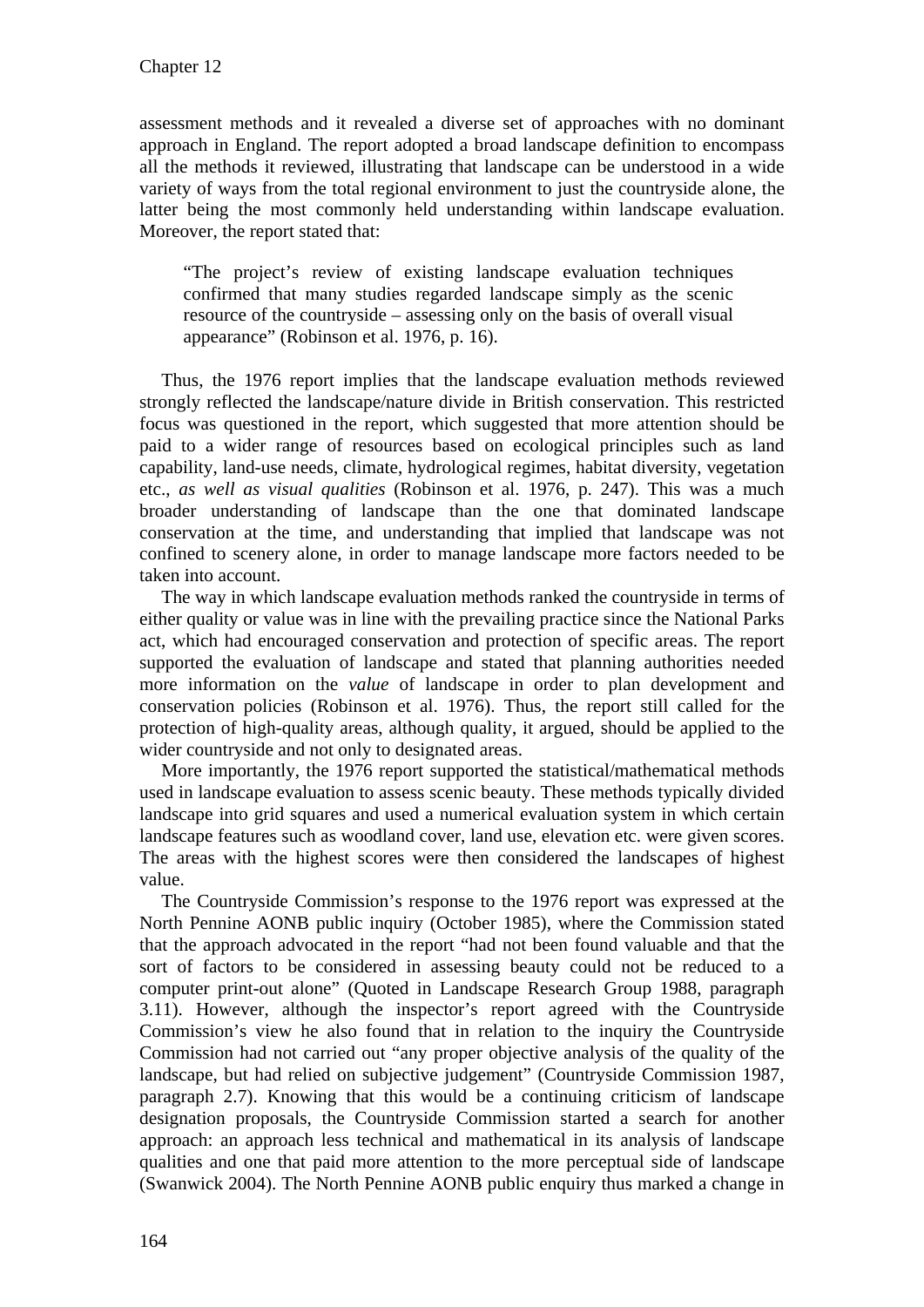the state of the art, a change that gave room for new methods of assessing the landscape: Landscape Assessment. Although the Countryside Commission had not been directly involved in the development of landscape evaluation methods, it played an important institutional role in assessing prevalent methods and critiquing the statistical approach to landscape evaluation.

#### **The concept of landscape in Landscape Assessment**

During the late 1970s concern began to rise about the destruction of landscape wrought by agricultural change. The 1981 Wildlife and Countryside Act was the first partial acknowledgment of this concern, although this acknowledgment was more profound in the debate surrounding the Act than in the Act itself (Adams 2003). This increased concern for the wider countryside was also prevalent in the Countryside Commission and in relation to landscape assessment it meant that previous methods had a deficit. If all countryside mattered, the question was no longer about *evaluating* whether an area was better than another but to determine what made one landscape *different* from another. This gave rise to the Landscape Assessment method characterized by a division of the assessment part from the evaluation part (Swanwick 2004). This method was developed through studies such as the Mid Wales uplands (Land Use Consultants 1986) and the Warwickshire Landscapes Project (Countryside Commission 1991) and through further review of literature relating to both practice and research in landscape assessment (e.g. Landscape Research Group 1988). The Countryside Commission took an active part in all of these method developments and through that became an increasingly prominent actor in the field.

Although the landscape evaluation report (Robinson et al. 1976) indicated a move towards a broader understanding of landscape, the first sentences in the Landscape Assessment guidance still emphasized the visual aspects of landscape:

"The term **landscape** refers primarily to the visual appearance of the land, including its shape, form and colour. It also reflects the way in which these various components combine to create specific patterns and pictures that are distinctive to particular localities" (Countryside Commission 1993, p. 4, original emphasis).

However, it did take wider dimensions into account in determining landscape, dimensions such as geology, topography, soils, ecology, archaeology, landscape history, land use, architecture and cultural associations. Where the landscape evaluation report suggested an ecological basis to landscape, Landscape Assessment brought in an increasingly multiple understanding:

"Landscape is of fundamental importance in many ways. It is an essential part of our natural resource base. It contains valued evidence of earlier periods of human habitation, and provides an environment for plant and animal communities. As human habitat it holds a special meaning for many people as the source of numerous experiences and memories. Many of these are visual, but at times the landscape may also evoke other sensual, cultural and even spiritual responses" (Countryside Commission 1993, p. 4).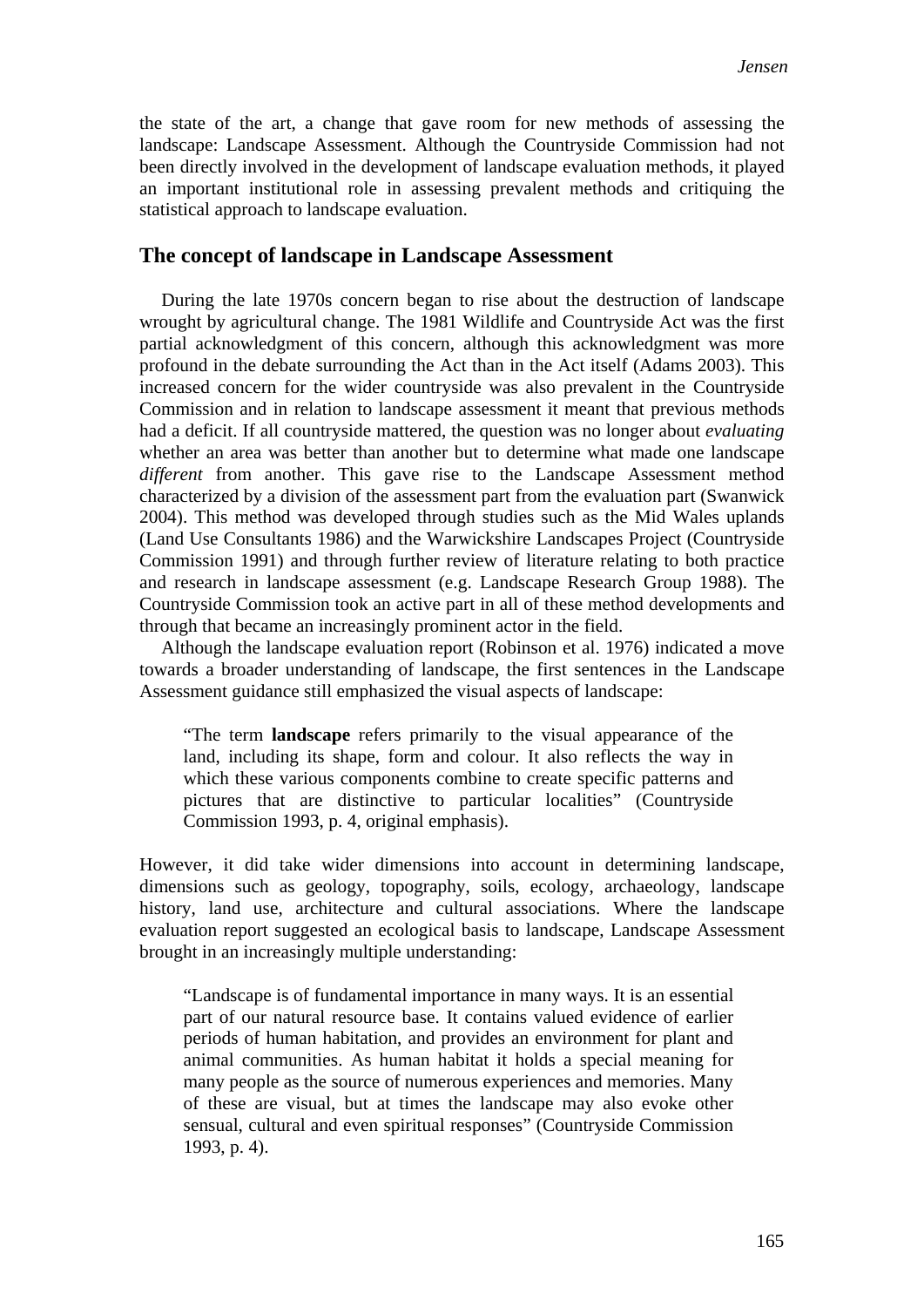By viewing landscape as a natural-resource base landscape was still seen as a physical resource, but it had gained meanings related to history, nature and memories in addition to scenery. This change partly reflected general changes in the conservation debate but also reflected the institutional remit of the Countryside Commission. The Countryside Commission would probably not have been able to work with the ecologically focused method suggested in the 1976 report due to the nature of its statutory responsibilities. The responsibility for nature and wildlife belonged principally to the Nature Conservancy Council (now English Nature). This new definition gave the Commission a possibility for championing the human side of the landscape in line with its remit. Moreover, the Countryside Commission did not hold land nor did it have legal powers, which meant that in order to gain influence it had to work in partnership with other countryside actors (Phillips 1993). These actors included both conservationists and landowners. An approach with a wider landscape understanding made it easier to get those actors involved.

### **The concept of landscape in Landscape Character Assessment**

However, during the early 1990s institutional change took place in Britain. The institutionalization of the landscape/nature divide was closed in Scotland and Wales, at least on paper, through the merger of the agencies responsible for landscape and nature. In England both agencies responsible for landscape and nature conservation (the Countryside Commission and English Nature) were reduced to national agencies only. The merger of the Scottish and Welsh agencies respectively, put the two agencies under pressure to join (part of their) forces. In 1993/94 the Countryside Commission produced a pilot scheme, conducted in the Southwest, called New Map of England. The aim was to create a map that described the landscape character of England (Brooke 1994). At the same time English Nature launched its Natural Areas Programme in order to provide a similar national framework for setting natureconservation objectives. A 1994 government organizational review opted against the merger of the two agencies but strongly encouraged the agencies to work more closely together. The two maps were an obvious example where the agencies could join their forces and produce a single joint map (Swanwick 2004). The project was launched as the Countryside Character (Area) initiative, through which English Nature and the Countryside Agency in 1996 produced a map covering England, with additional support from English Heritage. The resultant Character Areas depicted on the map combined Countryside Character areas with Natural Areas as single units (mainly). Although the three agencies thereafter worked fairly independently in developing their own methods for their own institutional uses, this joint work had set the framework and outlined the methodology for all 'character'-based work in England. Thus, although the divide between landscape and nature conservation was upheld for the time being, the 'character of England' map was an example of increased similarity between the approaches and interests of the agencies. This similarity was also noted in other parts of the agencies' work such as the then recently introduced Environmentally Sensitive Areas schemes (Adams 1993).

In 2002 the Countryside Agency, as the Commission became in 1999, produced the latest guidance on LCA. By this time more than eighty percent of counties had already produced landscape assessments using Countryside Commission/Agency methods (Swanwick 2004), thereby confirming the Countryside Agency as the key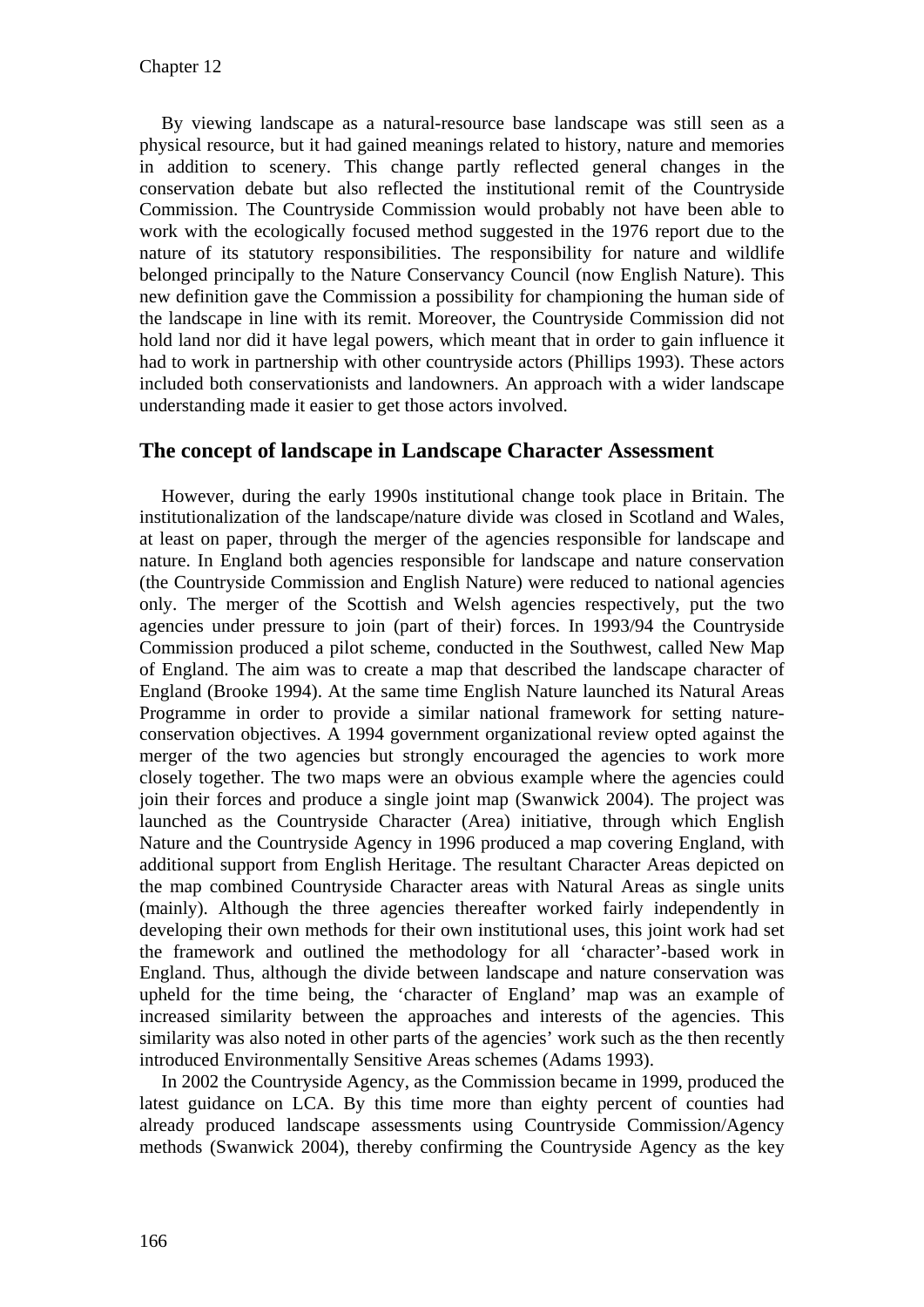institution responsible for producing landscape assessment guidance. In this new guidance once again the definition of landscape had changed:

"Landscape is about the relationship between people and place. It provides the setting for our day-to-day lives. The term does not mean just special or designated landscapes and it does not only apply to the countryside […] It results from the way that different components of our environment – both natural (the influences of geology, soils, climate, flora and fauna) and cultural (the historical and current impact of land use, settlement, enclosure and other human interventions) – interact together and are perceived by us […] People's perceptions turn land into the concept of landscape. This is not just about visual perception, or how we see the land, but also how we hear, smell and feel our surroundings, and the feelings, memories or associations that they evoke. Landscape character, which is the pattern that arises from particular combinations of the different components, can provide a sense of place to our surroundings" (Countryside Agency and Scottish Natural Heritage 2002, p. 2-3).

Landscape Assessment's methodological characteristic of dividing the assessment part from the evaluation part remained; namely, distinguishing between characterization processes and making judgments. The difference between LCA and earlier methods however, lies in the first line of the definition. Viewing landscape as a *relationship* is very different from viewing landscape as the visual appearance of land. In Landscape Assessment, landscape seemed to be considered as one resource amongst many; in LCA, landscape is the relational foundation on which all the other resources are compiled. The specific interaction between those resources and the way in which we perceive them in a place is what makes a landscape unique.

The change from the Countryside Commission to the Countryside Agency in 1999 involved a merger between the Countryside Commission and parts of the Rural Development Commission, the latter with the remit of providing national advisory work on rural issues for government and others (Rogers 1999). Thus, the Countryside Agency now also had responsibility to address rural social and economic issues. The changing definition of landscape in the guidance can be interpreted in the light of this change. By re-conceptualizing landscape to be about people and place, LCA can be seen as a means through which social and economic issues of the countryside can be addressed.

Another change in the landscape definition is found in the LCA guidance: landscape is regarded as formed through perception. In other words, as it is no longer possible to view landscape as something objectively 'out there', different individuals might have different perceptions of it. In theory this means that expert-led approaches to landscape assessment are no longer viable as local people might view their landscape very differently from landscape specialists. Thus there is an increased emphasis in the guidance for landscapes to be assessed through (or in practise with the aid of) local knowledge through the use of stakeholder involvement. Community involvement in local decision-making is a high priority in central government, especially those related to their sustainable-development policy statements. Hence, with the remit of addressing social, economic, environmental as well as landscape aspects of the countryside and with a tool that can overarch these areas and that (at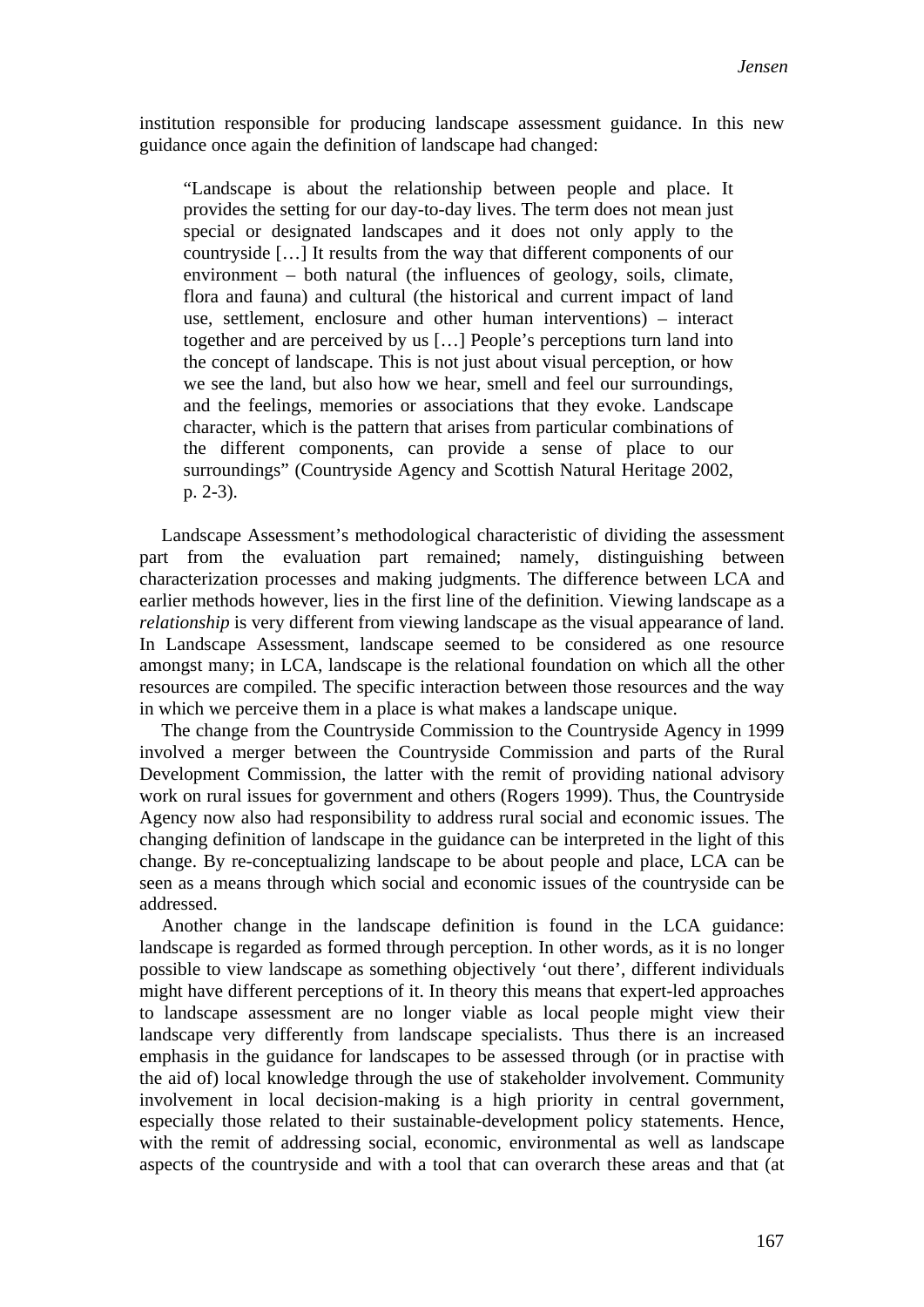least in theory) has community involvement as an integral part of it, the Countryside Agency is in a powerful position to embrace the sustainable-development agenda in relation to countryside planning. This is made explicit in the guidance, which states that LCA is "one of a growing number of tools which can be used in planning for sustainable development" (Countryside Agency and Scottish Natural Heritage 2002, p. 2). In practise, LCAs vary, and the level of stakeholder involvement depends partly on the willingness of local authority to engage stakeholders and partly on budget which often does not allow for major community engagement projects, which leaves stakeholder involvement to include spokespersons from the major interest groups only.

#### **Landscape as basis for management?**

Because the LCA guidance sees landscape as multidimensional by definition, as a relationship rather than a resource, this opens the way for landscape assessment to provide an integrative analysis approach. Therefore the Countryside Agency sees LCA as also a tool that can be applied to a variety of spatial problems. A list of uses where LCA can inform include: stakeholder/community involvement, planning policy, planning strategy, landscape monitoring and designations, economic strategy, tourism strategy, Environmental Impact Assessments, biodiversity action plans, townscapes etc. Besides the wide applicability of the approach, this list also illustrates how the changing remit of the Countryside Agency has influenced what could be perceived as a landscape issue. Until the Countryside Agency introduced LCA, landscape assessment had mainly been about landscape management. However, several of the areas listed above are more related to socio-economic issues such as tourism, community, townscapes and economy, rather than what is normally considered as landscape management. Fish et al. (2003) suggested that an emerging feature of policy agendas for sustainability is a "marrying together [of] seemingly disparate concerns at landscape level…" (p. 148). LCA is, in the guidance, seen as a suitable tool to bring these concerns together in order to achieve sustainability goals, and with the broad range of applications it already has, it seems as if this role is acknowledged, if not on a policy level, at least on the application level. Thus, with both policy and landscape assessment indicating a move towards the socio-economic and environmental concern at a landscape level, what seems to be emerging is a new way of management: management through landscape.

This way of using the landscape character concept as a basis for management is not unique to the Countryside Agency although it was the first to develop the approach. As noted earlier, the Countryside Character initiative outlined the methodology for all character-based work in England. This is seen in initiatives and methods such as English Nature's Natural Areas and their Lifescapes project, both based on a characterization approach (Porter 2004), and in Historic Landscape Characterization method developed by English Heritage (Fairclough 2003).

The development of the Natural Area approach can be seen as a result of a decline in the distribution of protected species within the existing nature conservation areas (Porter 2004; Tilzey 2000) and as part of a broader change in attitude towards nature conservation in general (Tilzey 2000). Similarly, the recent English Nature's Lifescapes approach aims to bringing together the parallel work of the Countryside Agency, English Heritage and itself in order to "create a more integrated view of landscape" (Porter 2004). This approach was developed as it was found that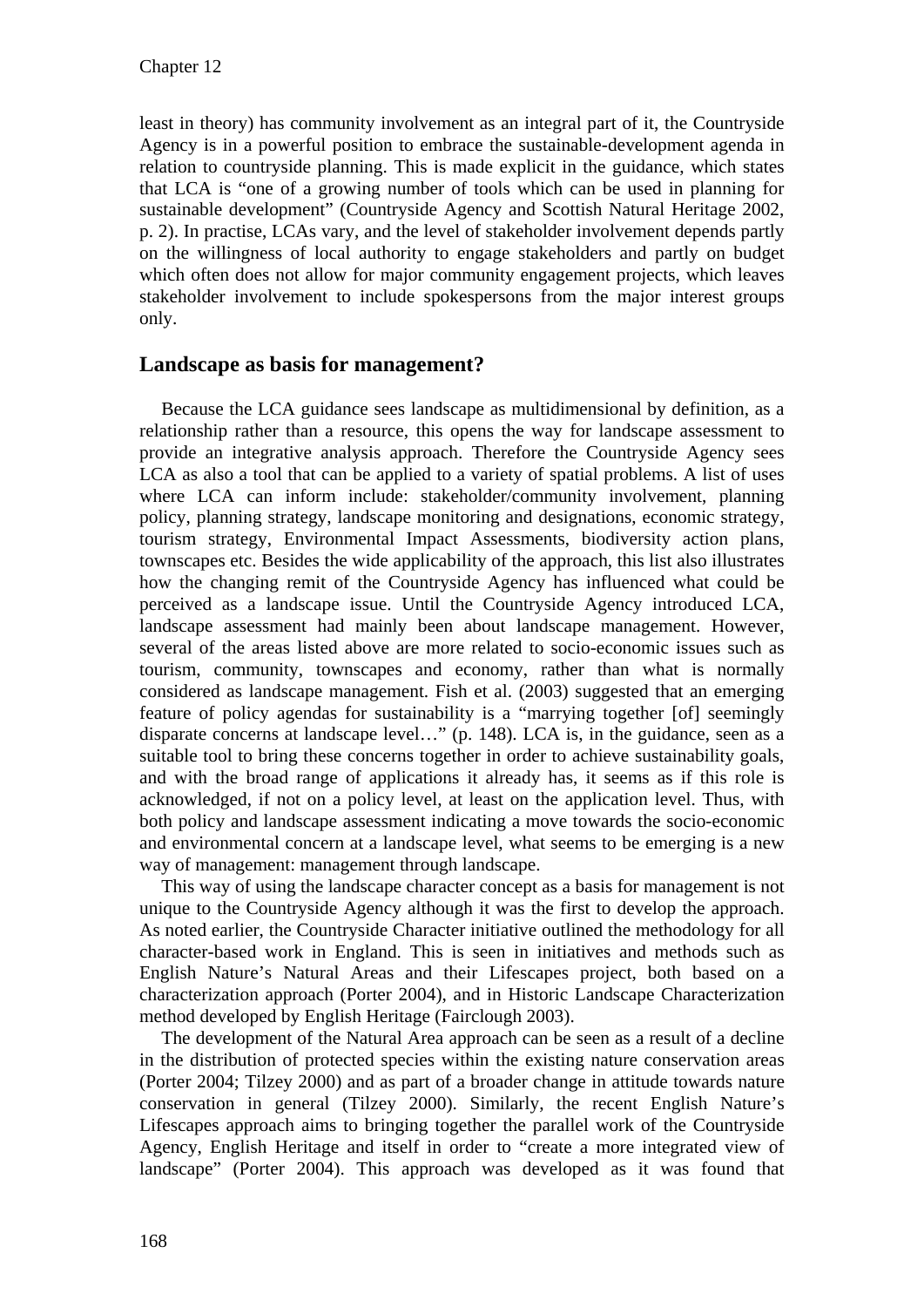"biodiversity targets in the countryside cannot be achieved through a narrow focus on species, habitats and natural features" (Porter 2004) as several other cultural and economic landscape factors are important. Thus, in a discussion on how biodiversity targets can be met through the Lifescapes approach English Nature links social and economic benefits with landscape restoration within a sustainability context in a similar way to the Countryside Agency:

"Delivery needs to recognize and respect other users of landscape, and ensure that social and economic benefits are achieved through restoration of a more sustainable landscape. The concept of heritage is central to thinking about Lifescapes. This includes the visual, cultural and historic elements, as well as biodiversity, which collectively encompass what the public sees as landscape." (Porter 2004, p. 104)

The links between LCA and Historic Landscape Characterization are even stronger. The Historic Landscape Characterization method was adapted from LCA, and several studies have been conducted where a Historic Landscape Characterization underlies an LCA (Countryside Agency, Scottish Natural Heritage and English Heritage 2002). The method developed partly as a result of a shift in scope that went from protecting the past at special places only, to "managing change across the whole historic environment in broader, more socially embedded, ways that relate to all places, in all aspects" (Fairclough 2003, p. 299). This broadening out is similar to those ones experienced by the Countryside Agency and English Nature, which the new methods addressed. The other reason why English Heritage developed its method was in a response to LCA, which English Heritage still found too visual and scenic in its criteria and which had "limited recognition of the human processes by which the environment has been modified" over time (Fairclough 2003, p. 296) especially when considering time-depth.

However, besides their difference in focus, all three methods reflect the changing attitude towards nature conservation and environmental/landscape management. Historic Landscape Characterization mirrors the two other method descriptions by arguing that conservation policy has treated natural and cultural features separately for too long (Macinnes 2004). Moreover, similar to the two other approaches Historic Landscape Characterization has not only conservation in mind, the list for possible applications of Historic Landscape Characterization mirrors the LCA list.

#### **Conclusion**

This chapter has illustrated how the concept of landscape within methods for landscape assessment has changed in UK over time. Both the development of the remit of the Countryside Commission/Agency and of broader concerns regarding conservation and sustainable development has led landscape to be much more about 'people and place' rather than being considered a visual amenity. It has also been demonstrated how the issues dealt with and methodologies used by two other government agencies with countryside interests related to wildlife (English Nature) and heritage (English Heritage) respectively, are similar to those of the Countryside Agency. However, these agencies deal with them in a slightly different manner. This fact is important because, while they on a general level seemingly are advocating the same concerns, the institutional remits of the agencies still influence the particular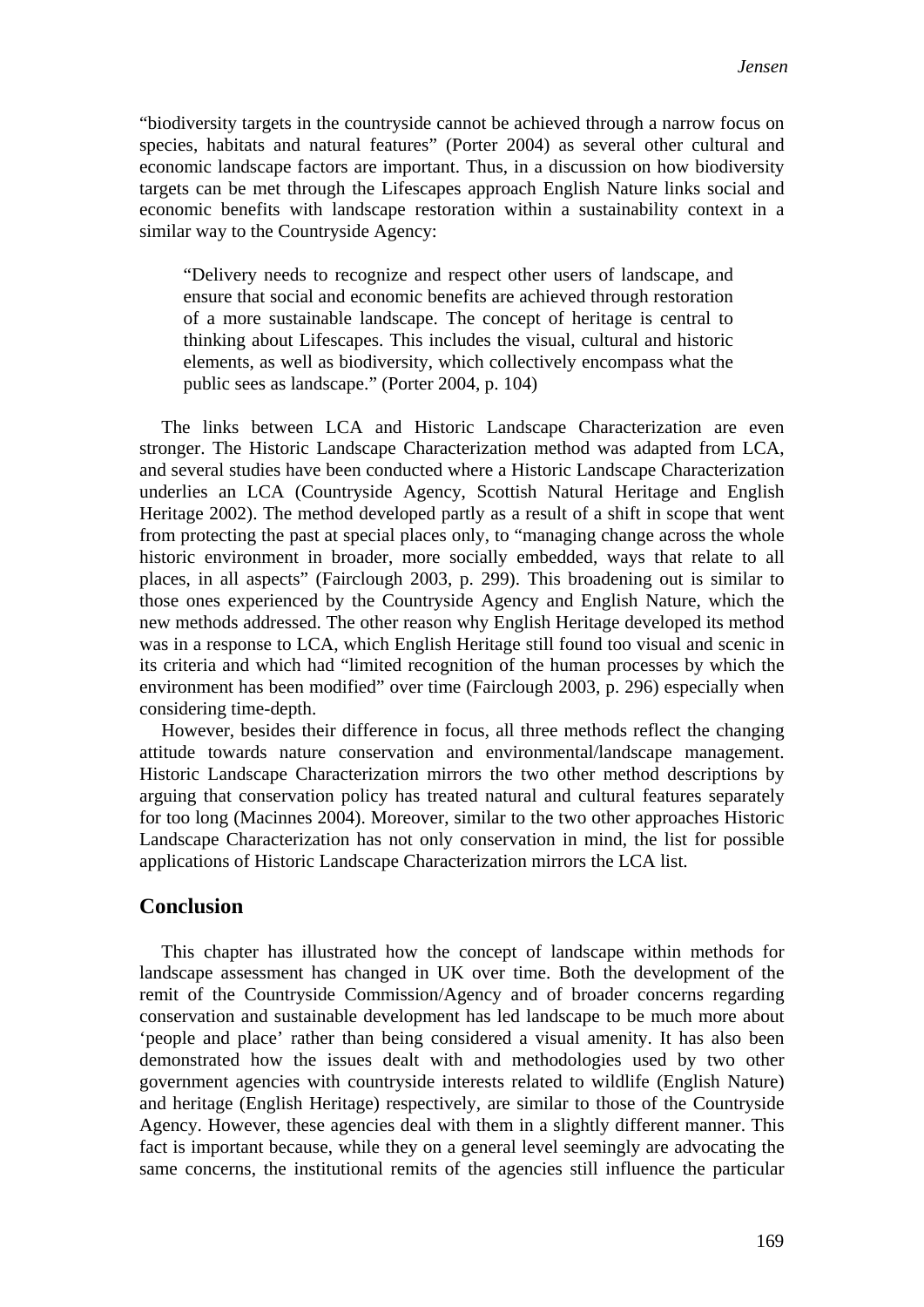approach taken and the emphasis given to particular issues. And thus, one approach does not substitute another. However, from an English perspective, these boundaries are increasingly beginning to disappear. The recent rural-agencies review, the Haskins report (Haskins 2003), suggested a merging of English Nature and the Countryside Agency. Such a merger will bring the longstanding landscape/nature divide to an end and thus hopefully bring new perspectives to the understanding and managing of landscapes. Moreover, LCA and the related methods have gone beyond being 'about' conservation. It seems to have created a whole new framework through which we can tackle rural (and urban) problems on an integrative landscape level.

## **References**

- Adams, W.M., 1993. Places for nature: protected areas in British nature conservation. *In:* Goldsmith, F.B. and Warren, A. eds. *Conservation in progress*. John Wiley and Sons, Chichester, 185-208.
- Adams, W.M., 2003. *Future nature: a vision for conservation*. 2nd edn. Earthscan, London.
- Brooke, D., 1994. A countryside character programme. *Landscape Research,* 19 (3), 128-132.
- Countryside Agency and Scottish Natural Heritage, 2002. *Landscape character assessment: guidance for England and Scotland*. Countryside Agency, Cheltenham.
- Countryside Agency, Scottish Natural Heritage and English Heritage, 2002. *Landscape character assessment: guidance for England and Scotland. Topic paper 5: Understanding historic landscape character: a paper exploring the relationship between landscape character assessment and historic landscape characterisation/historic land-use assessment*. Countryside Agency, Cheltenham. [http://www.ccnetwork.org.uk/ca/LCA\_Topic\_Paper\_5.pdf]
- Countryside Commission, 1987. *Landscape assessment: a Countryside Commission approach*. Countryside Commission, Cheltenham. CCD no. 18.
- Countryside Commission, 1991. *Assessment and conservation of landscape character: the Warwickshire landscapes project*. Countryside Commission, Cheltenham. CCP no. 332.
- Countryside Commission, 1993. *Landscape assessment guidance*. Countryside Commission, Cheltenham. CCP no. 423.
- Fairclough, G., 2003. "The long chain": archaeology, historical landscape characterization and time depth in the landscape. *In:* Palang, H. and Fry, G. eds. *Landscape interfaces: cultural heritage in changing landscapes*. Kluwer Academic Publishers, Dordrecht, 295-318.
- Fish, R., Haines-Young, R. and Rubiano, J., 2003. Stakeholder landscapes and GIS: institutional visions of landscape and sustainability in the management of the Sherwood Natural Area, UK. *In:* Palang, H. and Fry, G. eds. *Landscape interfaces: cultural heritage in changing landscapes*. Kluwer Academic Publishers, Dordrecht, 147-161.
- Haskins, C., 2003. *Rural delivery review: a report on the delivery of government policies in rural England*. DEFRA, London. [http://www.defra.gov.uk /rural/pdfs/ruraldelivery/haskins\_full\_report.pdf]
- Land Use Consultants, 1986. *Mid Wales Uplands: landscape assessment*. Unpublished report to the Countryside Commission